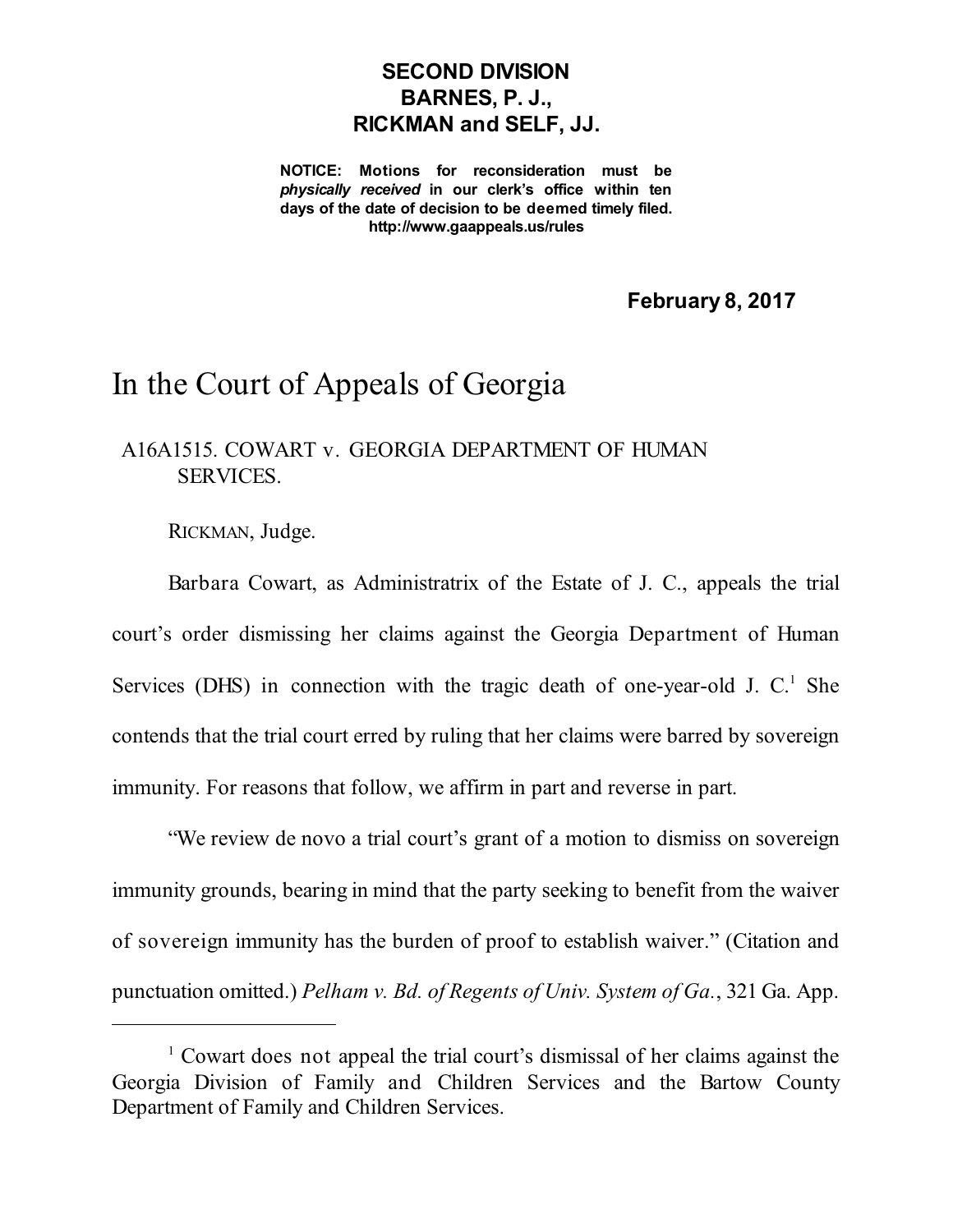791 (743 SE2d 469) (2013). "Because a motion to dismiss on sovereign immunity grounds is based upon the trial court's lack of subject matter jurisdiction, the trial court is entitled to make factual findings necessary to resolve the jurisdictional issue." (Citations omitted.) Id. at 791, n.1. Here, the trial court did not make any factual findings, and we therefore view the factual allegations in the complaint as true to determine whether the complaint shows with certainty that Cowart would not be entitled to relief under any state of facts that could be proven in support of her claim. See *James v. Ga. Dept. of Pub. Safety*, 337 Ga. App. 864, 865 (1) (789 SE2d 236) (2016); *McCoy v. Ga. Dept. of Admin. Svcs.*, 326 Ga. App. 853, n.1 (755 SE2d 362) (2014).

In her initial complaint, Cowart alleged that in August 2013, J. C.'s uncle contacted a case manager with the Bartow County Department of Family and Children Services (DFCS) and informed her that J. C.'s mother was using methamphetamine and that J. C. was in imminent danger of harm. J. C.'s uncle also informed the case manager where J. C.'s mother could be found. Cowart alleged that the case manager took no action to address the report that J. C. was in danger, in violation of DFCS's established policies and protocols, and asserted claims against DHS for negligence, wrongful death, and violation of the Georgia Open Records Act.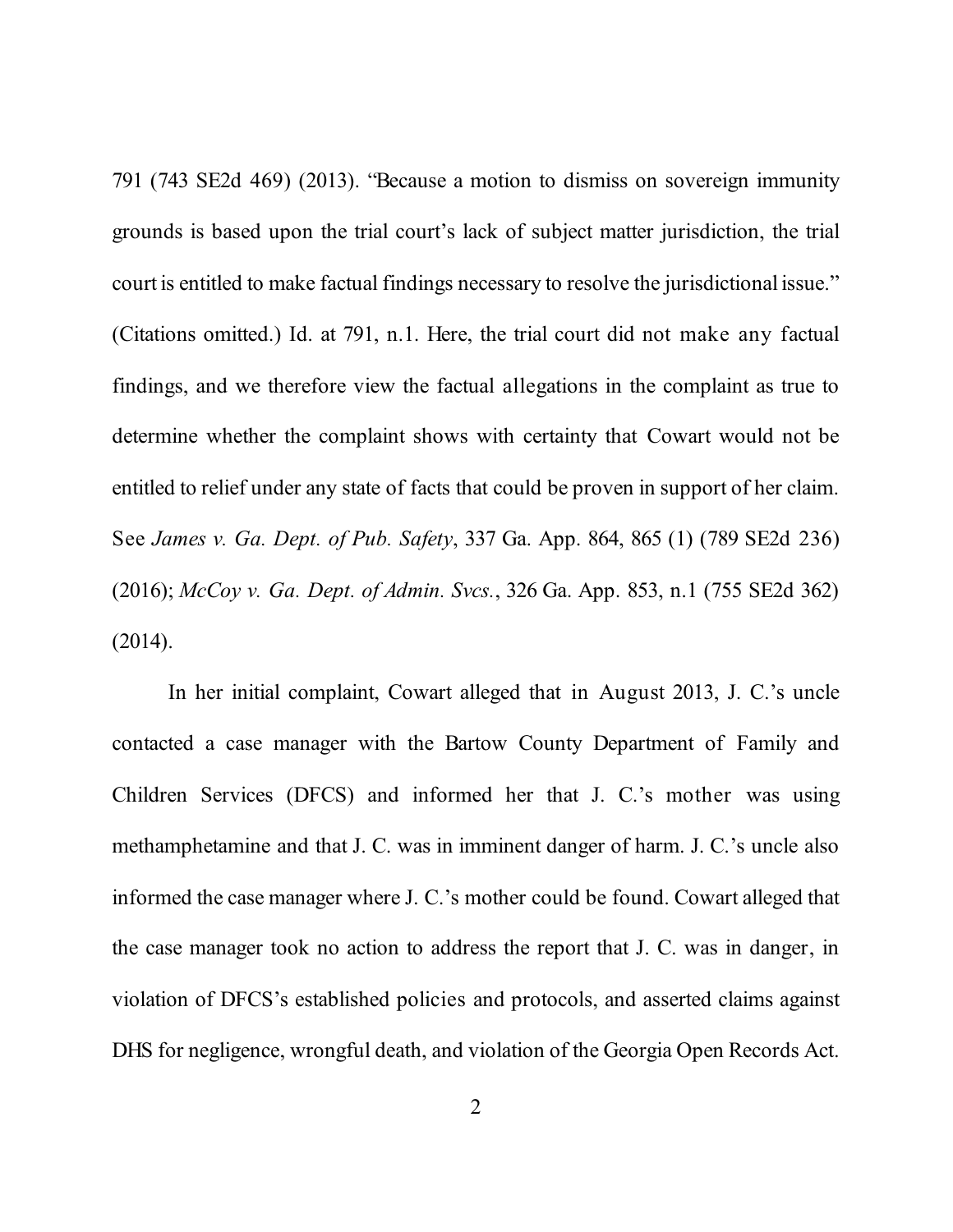In her initial complaint, Cowart also alleged that J. C.'s mother and her boyfriend, "while under the influence of [] methamphetamine and other illegal drugs committed unspeakable and horrible acts of torture, barbarism, cruelty, violence, molestation, and savagery upon infant [J. C.]," and that "[a]fter four months of enduring the constant torture and as a direct result thereof, [J. C.] died."

DHS moved to dismiss the complaint for lack of subject matter jurisdiction based on the assault and battery exception to the State's waiver of sovereign immunity. In response, Cowart amended her complaint, deleting the allegations that J. C.'s mother and her boyfriend committed "acts of torture, barbarism, cruelty, violence, molestation, and savagery" upon J. C., resulting in her death, and replacing them with allegations that J. C.'s mother and her boyfriend were negligent in failing to provide care and support and timely medical treatment and that "[a]fter four months of enduring constant harm and neglect caused by the . . . negligent acts and omissions of [J. C.'s mother and her boyfriend], [J. C.] died."

The trial court dismissed Cowart's claims for damages resulting from a battery on J. C. under the assault and battery exception to the State's waiver of sovereign immunity, and dismissed Cowart's claims for damages caused by negligence and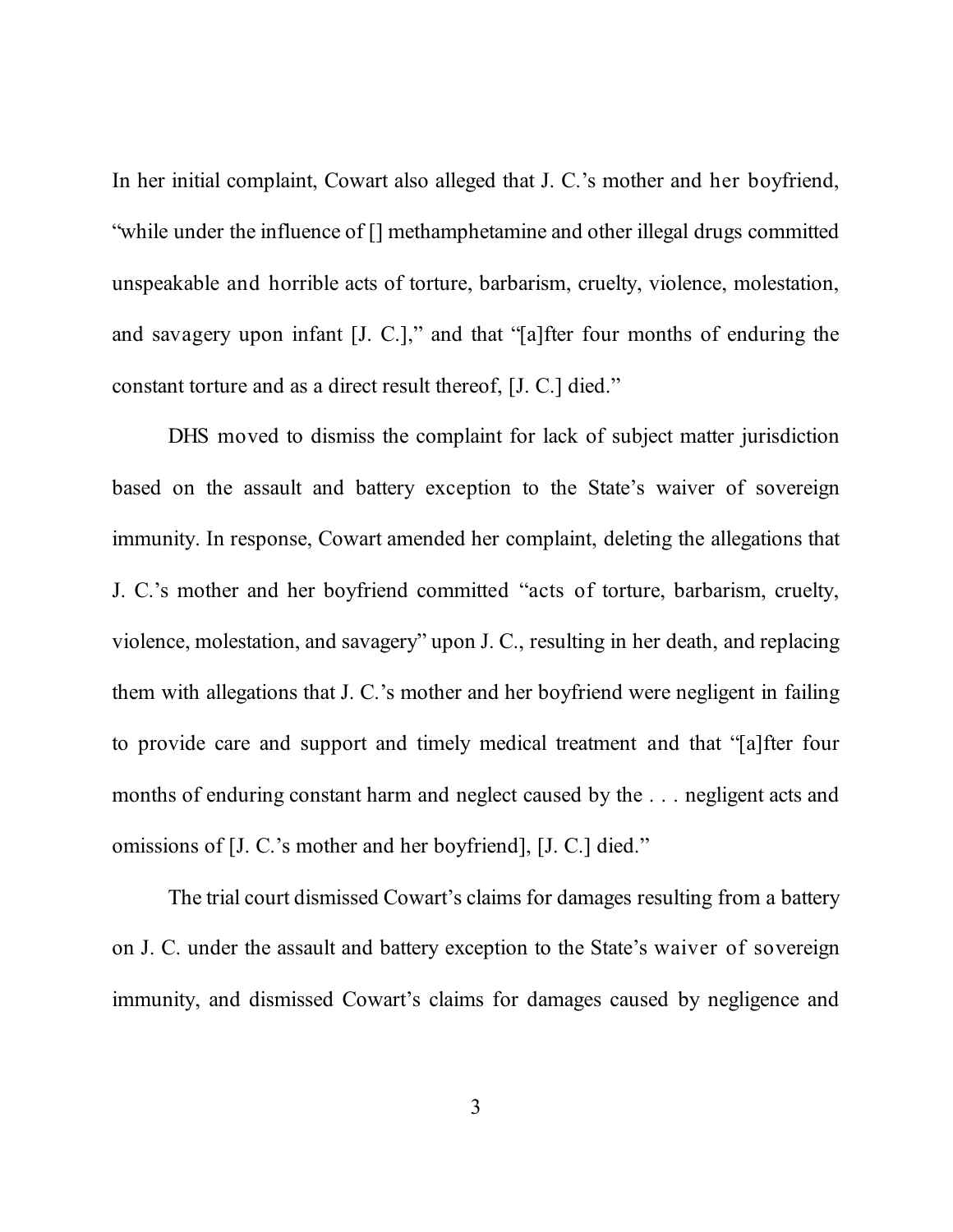neglect under the discretionary function exception. <sup>2</sup> Cowart only appeals the trial court's ruling on her claims for damages caused by negligence.

Under the Georgia Constitution, sovereign immunity extends to the state and all of its departments and agencies. Ga. Const. of 1983, Art. I, Sec. II, Par. IX. The General Assembly may waive the state's sovereign immunity from suit by enacting a State Tort Claims Act. Id. The Georgia Tort Claims Act provides that, subject to certain exceptions and limitations, "[t]he state waives its sovereign immunity for the torts of state officers and employees while acting within the scope of their official duties or employment and shall be liable for such torts in the same manner as a private individual or entity would be liable under like circumstances." OCGA § 50-21-23 (a). One of the exceptions to the State's waiver of sovereign immunity provides that the State shall have no liability for losses resulting from assault and battery. OCGA  $\S$  50-21-24 (7). Under that exception, "if a plaintiff's injury was caused by an assault and battery committed by a third party, the state is immune from suit even if the assault and battery was facilitated by or resulted from the prior negligent performance of a state officer or employee." (Citation omitted.) *Pelham*,

<sup>&</sup>lt;sup>2</sup> The trial court also ruled that any procedural due process claim must fail, but Cowart never asserted such a claim.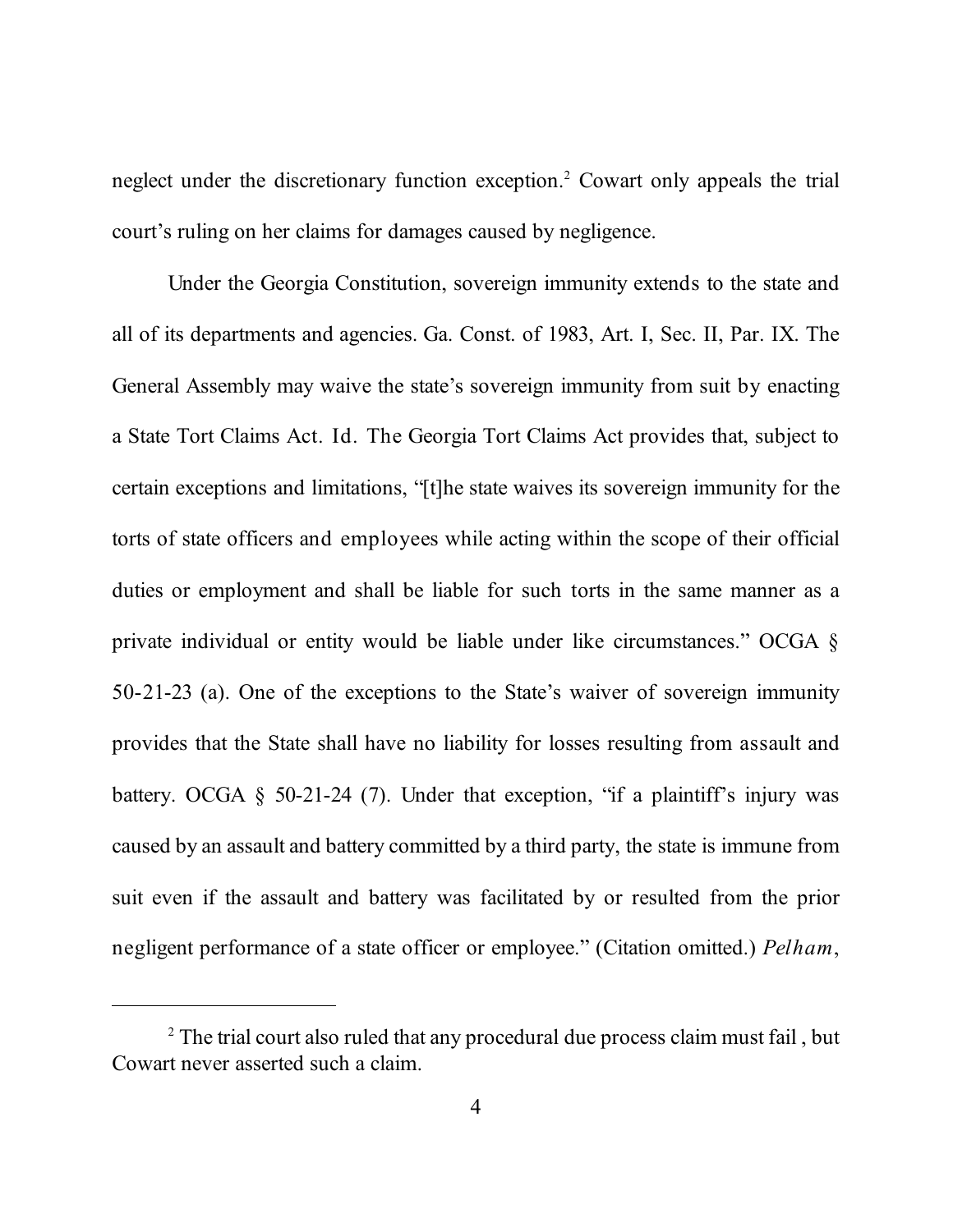321 Ga. App. at 796 (2). Cowart does not appeal the trial court's ruling on the basis of immunity for losses resulting from assault and battery. We therefore affirm the trial court's ruling that OCGA § 50-21-24 (7) bars Cowart from recovering for losses resulting from assault and battery.<sup>3</sup>

Cowart contends that the trial court erred by concluding that her claims are barred by the discretionary function exception to the State's waiver of sovereign immunity, which provides that the State shall have no liability for losses resulting from "[t]he exercise or performance of or the failure to exercise or perform a discretionary function or duty on the part of a state officer or employee, whether or not the discretion involved is abused." OCGA § 50-21-24 (2). A discretionary function or duty is defined as "a function or duty requiring a state officer or employee to exercise his or her policy judgment in choosing among alternate courses of action based upon a consideration of social, political, or economic factors." OCGA §

<sup>&</sup>lt;sup>3</sup> The parties dispute the effect of the allegations of the original complaint. We note that an amendment to the pleadings prevents the original admissions from serving as solemn admissions in judicio, but those admissions may still be used as evidence that the admitting party can explain and try to refute. *Georgia-Pacific, LLC v. Fields*, 293 Ga. 499, 502 (1) (748 SE2d 407) (2013). In addition, "an admission in judicio applies only to the admission of fact and does not apply where the admission is merely the opinion or conclusion of the pleader as to law or fact." (Footnote and punctuation omitted.) *Citrus Tower Boulevard Imaging Ctr., LLC v. Owens*, 325 Ga. App. 1, 4 (1) (752 SE2d 74) (2013).